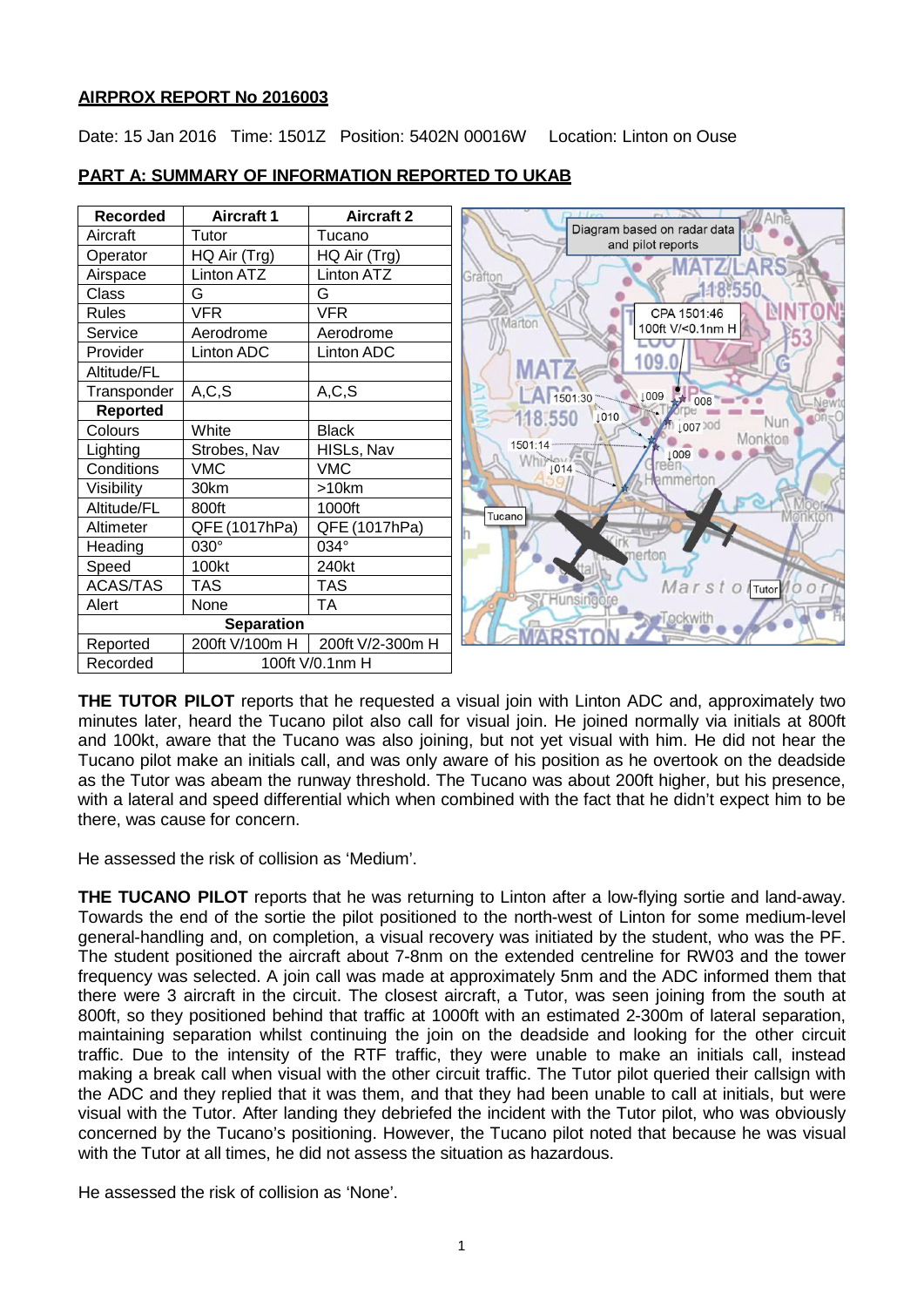**THE LINTON ADC** reports that the visual circuit was particularly busy with numerous aircraft departing and joining. The visibility from the tower was very poor due to the bright sun shining into the VCR from the direction that the aircraft were joining. Even with the blinds down it was extremely difficult to spot aircraft routing through initials. He gave joining instructions and replied to all pilots as they called. The first time he was aware of an issue was when the Tutor pilot asked for the callsign of the Tucano that had flown past on the deadside. The Tucano pilot replied 'it was me' and the Tutor pilot responded that he hadn't been aware of it joining, to which the Tucano pilot said he couldn't call initials due to the high level of RT calls, but that he had been visual with the Tutor. The controller commented that he couldn't recall any more details due to the busy and dynamic nature of the visual circuit at the time.

He perceived the severity of the incident as 'Low'.

**THE LINTON SUPERVISOR** reports that she was in the Approach room at the time of the incident and did not witness it. The ADC called to inform her of the incident as soon as he was able and so she went up to the VCR to receive full details. The Tutor pilot called shortly afterwards to give his perspective of the events and to advise that he would be submitting a DASOR.

### **Factual Background**

The weather at Linton on Ouse was recorded as follows:

METAR EGXU 151450Z 30006KT 9999 FEW025 04/M02 Q1019 BLU NOSIG=

### **Analysis and Investigation**

### **Military ATM**

The incident occurred between a Grob Tutor and a Tucano both under an Aerodrome Service with RAF Linton Aerodrome Controller.

At 1500:12 (Figure 1), the Tucano requested a visual circuit join and the Aerodrome Controller passed the airfield details and confirmed that 3 aircraft were already in the circuit.



Figure 1: Tucano called for visual join at 1500:12 (Tucano 4577; Tutor 4514).

At 1501:16 (Figure 2) the Tutor called Initials Point and was informed, "*1 deadside, 1 upwind, 1 downwind*."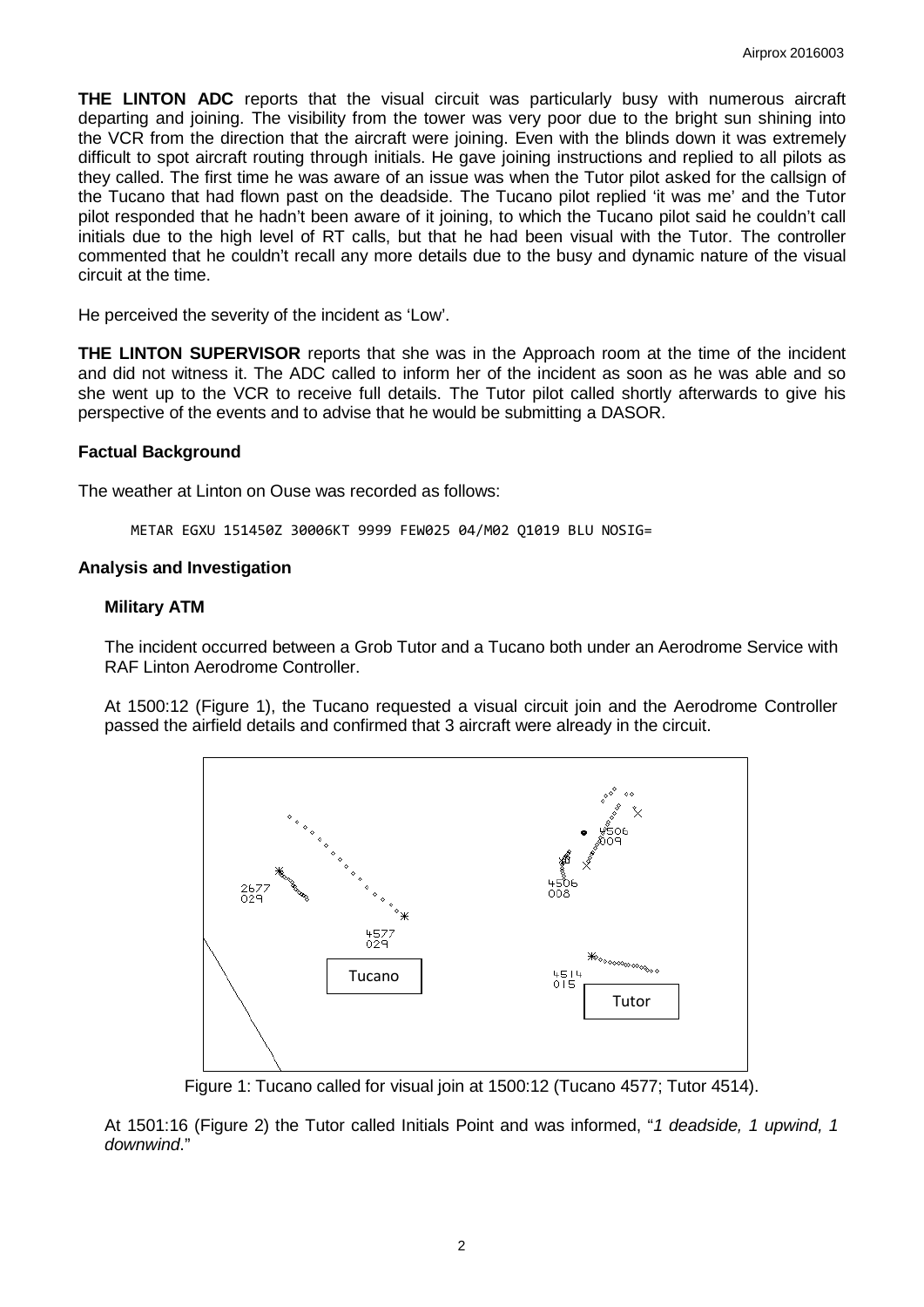

Figure 2: Tutor Initials point at 1501:16 (now 4506).

At 1501:37 (Figure 3), the Tucano declared 'on the break' and, at 1501:44, the controller confirmed, "*1 ahead, surface wind 280/05*." [UKAB note: The unit investigation discovered that the ATC RTF recordings indicated the pilot's late initials call was clipped by another call, the controller heard '{Tucano c/s}, break' and assuming he was calling on the break gave the number ahead and surface wind. In fact the Tutor cockpit recording indicated he actually said 'initials for the break']



Figure 3: Tucano called for break at 1501:37.

The CPA was estimated at 1501:46 (Figure 4) with 100ft height separation and 0.1nm horizontal separation. At 1502:05, the Tutor requested, "*Confirm the callsign of the Tucano, just passed me?*" At 1502:22, the Tucano replied with, "{Tucano c/s} *was visual*." The Tutor pilot replied with, "*roger wasn't aware that you were passing down my left hand side*."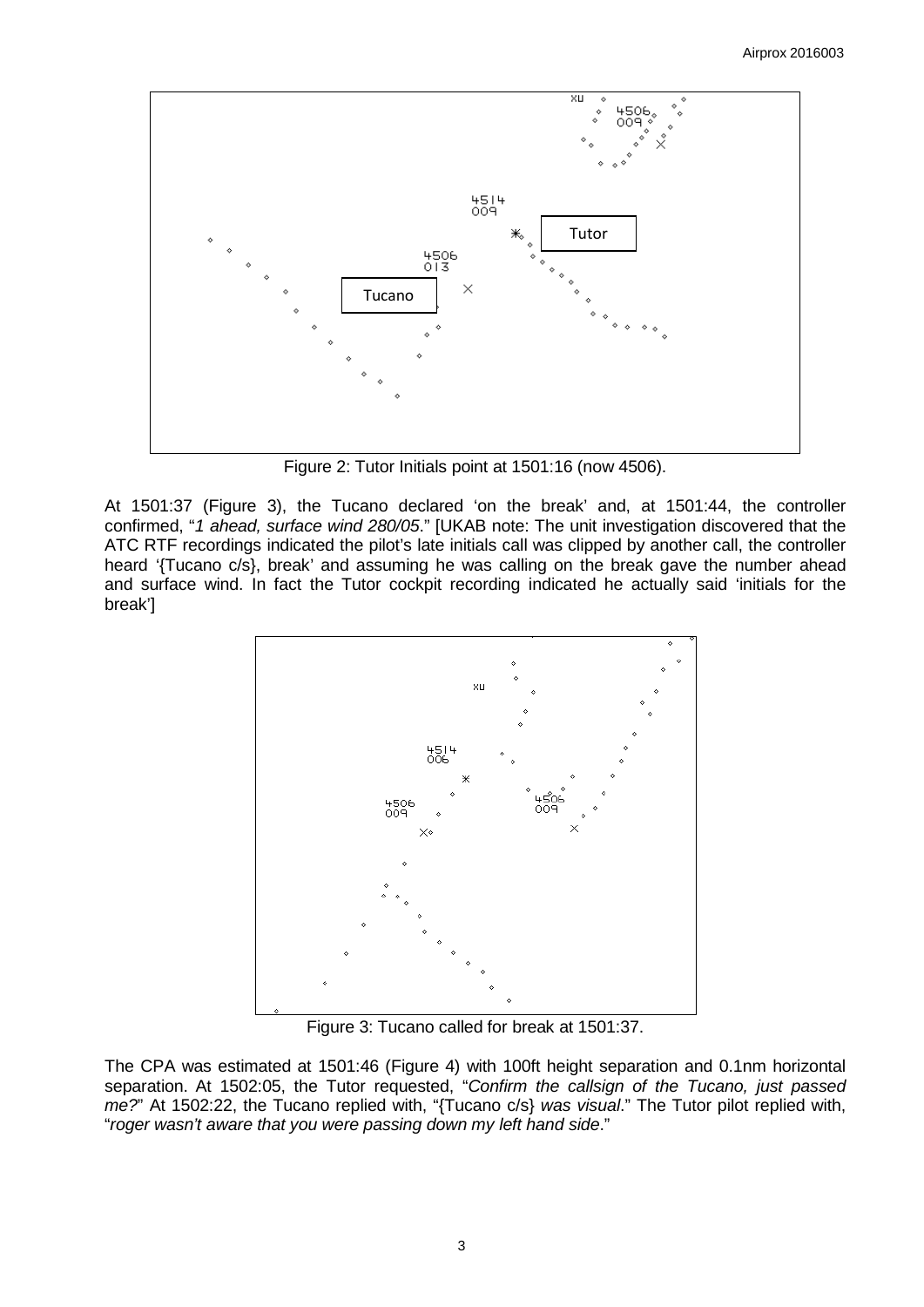

Figure 4: CPA at 1501:46.

The RTF on the Tower frequency was busy with the two Airprox aircraft joining, a departing IFR Tutor and two Tucanos in the visual circuit. The RTF was almost constant and as a result the Tucano pilot did not get a chance to call Initials and receive a circuit update. The Initials call would also have alerted the Tutor (800ft QFE) to the Tucano (1000ft QFE) about to overtake from astern. The controller struggled to see aircraft out of the tower window due to bright sunshine.

The Tutor pilot was aware of a Tucano joining but not sure of its position. When the Tutor was deadside, passing abeam the Threshold, the Tucano overtook 200ft higher with lateral separation that caused concern. The Tucano pilot had joined the visual circuit at 5nm and became visual with the Tutor at 800ft QFE at a range of approximately 4nm. The Tucano reported passing 200ft above the Tutor with approximately 2-300 feet horizontal displacement. The Tucano pilot was visual with the Tutor throughout.

The unit investigation considered whether the 200ft vertical buffer was sufficient in the visual circuit. Local orders allow for a maximum of three aircraft in the circuit when there are mixed types and a substitution test was used in ATC to ascertain if controllers would have judged the circuit as full. With a Tutor for IFR Departure and a Tucano downwind to land, other controllers would also have allowed the Airprox Tucano to join. Technically, the two Airprox aircraft were not in the visual circuit until they had called Initials; the departing IFR Tutor was not part of the circuit and two Tucanos were already in the circuit, with one finals to land. A Safety Audit was being conducted to review the local order on circuit limitations.

The use of the substitution test in the local ATC investigation was appropriate for the type of incident. Controllers can never be certain when an aircraft will actually call at Initials following a call for a visual join and this requires a degree of judgement and planning ahead to calculate how many aircraft may still be in the visual circuit by the time of the Initials call. Although four aircraft of mixed type were in the circuit (with 3 as a maximum), it would have been for a short period as one of the Tucanos was on finals to land. The joining Tucano was always visual with the Tutor and maintaining 200ft separation as per the local orders. However, the Tucano pilot could not provide a position report with an Initials Call, and the Tutor pilot became concerned when suddenly spotting the Tucano overtake at a much higher speed.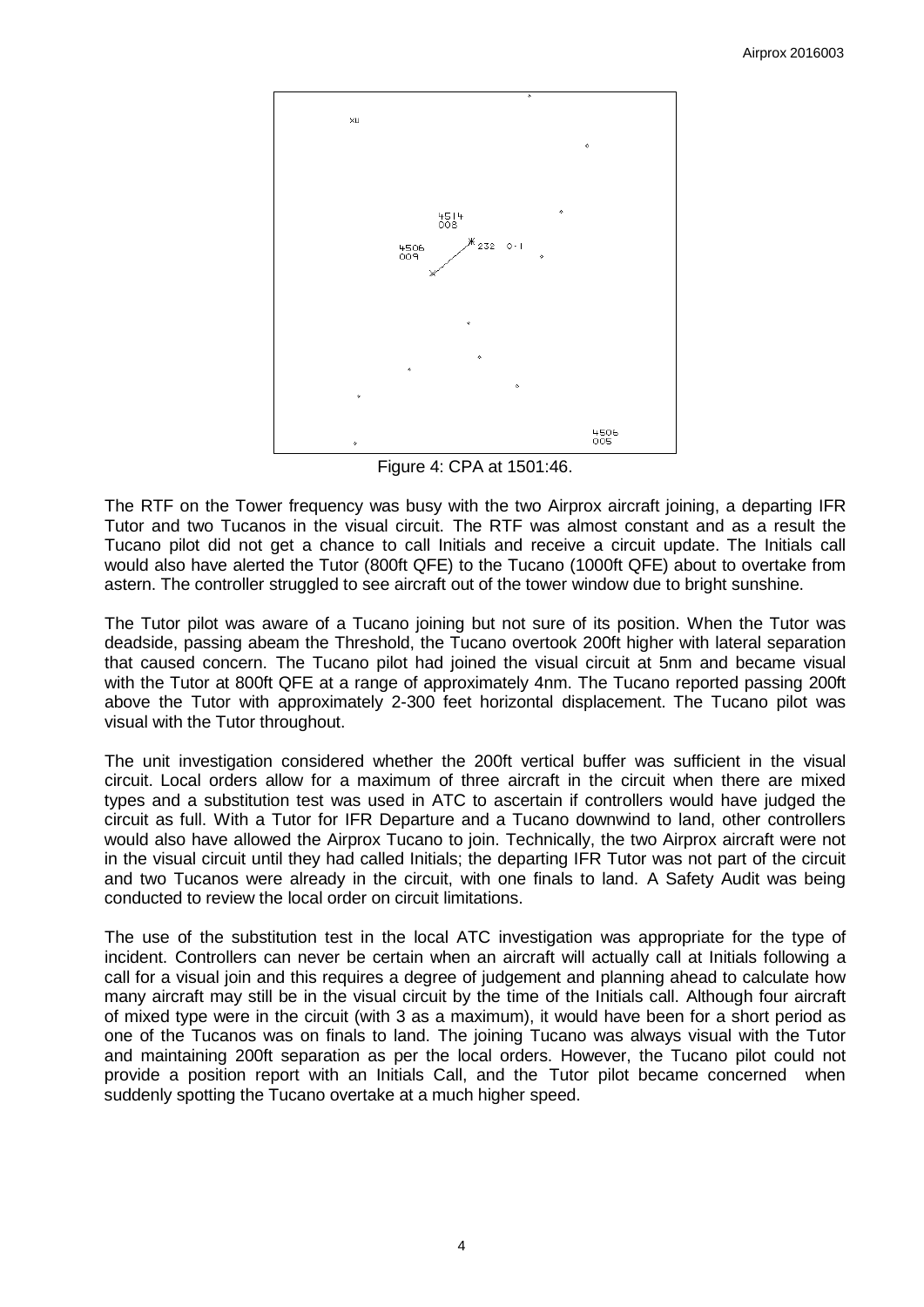## **UKAB Secretariat**

The Tutor and Tucano pilots shared an equal responsibility for collision avoidance and not to operate in such proximity to other aircraft as to create a collision hazard $^{\text{\tiny{1}}}$ .

## **Comments**

### **HQ Air Command**

This incident took place at a busy military flying training establishment in which clear communication and the maintenance of situational awareness is key to safe deconfliction in the visual circuit. Despite the Tucano pilot's statement that he did not have time to make an 'Initials' call due to RTF density, a call was made from his aircraft, albeit that an appropriate response was not made by the ADC; the ATC transcript indicates that two transmissions may have been made at once. This confusion in radio transmissions coupled with the difficult meteorological conditions, may have contributed to an incorrect mental model for both the ADC and the Tutor pilot as the Tucano approached the circuit. This in turn, could have resulted in the Tutor pilot becoming startled as the Tucano passed his aircraft during the join; notwithstanding, separation was maintained through local circuit procedures. Extensive local investigation and safety audits have been conducted into this incident, recommending a number of changes to local procedures and awareness training for aircrew.

### **Summary**

An Airprox was reported when a Tutor and a Tucano flew into proximity at 1501 on Friday 15<sup>th</sup> January 2016. Both pilots were operating under VFR in VMC, in the Linton visual circuit; the Tutor was abeam the runway threshold when the Tucano overtook on the deadside.

## **PART B: SUMMARY OF THE BOARD'S DISCUSSIONS**

Information available consisted of reports from the pilots of both aircraft, transcripts of the relevant RT frequencies, radar photographs/video recordings, reports from the air traffic controllers involved and reports from the appropriate ATC and operating authorities.

The Board first looked at the actions of the Tucano pilot. He was visual with the Tutor at all times and had complied with Linton procedures in that he joined at the correct height, making calls to ATC as required. Although he stated that he couldn't get his initials call to ATC on time due to the extremely busy frequency, the cockpit voice recordings showed that he did make a call as soon a practicable.

For his part, the Board noted that the controller answered all calls as he thought appropriate, but was hindered by the busy frequency; he only heard part of the Tucano pilot's Initials call and assumed he was already through initials. Members noted that the Unit Investigation had commented on the fact that the mixed aircraft types in the circuit at the time meant that the circuit was technically full, and that the controller should have held off the Tucano until the departing aircraft had cleared the frequency or the one downwind had landed. However, the Board noted that he was trying to be as expeditious as possible, and that in a substitution test, other controllers had also said they would have allowed the Tucano to join. Military members informed the Board that this grey area had been addressed, and that controllers would in future be required to hold traffic at initials in similar circumstances. They went on to inform the Board about other areas that the Unit Investigation had identified, including specifying a set initials point, introducing a greater height differential between the aircraft types, and pilots calling Linton App for recovery by 15nm from the airfield.

Turning to the Tutor pilot, the Board opined that he clearly knew that the Tucano was joining behind him and that he should reasonably have been expecting that it would overtake him at some point. Notwithstanding, they noted that he was startled when it did so. However, they considered that the in-

<span id="page-4-0"></span><sup>1</sup> SERA.3205 Proximity.